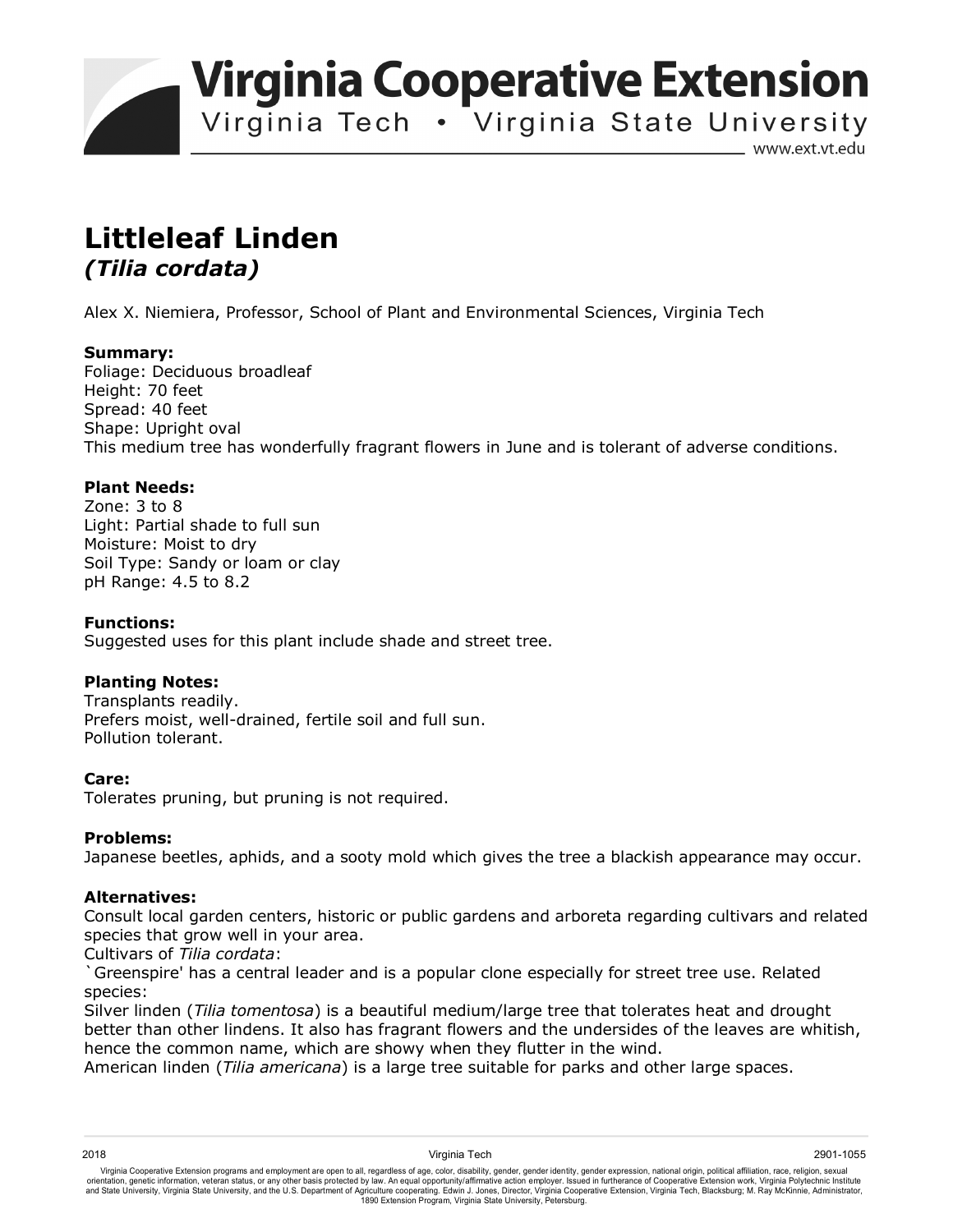#### **Comments:**

Lindens serve as good shade trees and are ideally suited to landscapes with the space to accommodate them. In June the small, yellowish flowers are somewhat showy and very fragrant. Japanese beetles can be a problem; there are cultivars which are less susceptible to these insects.

*This material was developed by Carol Ness as part of the Interactive Design and Development Project funded by the Kellogg Foundation.*